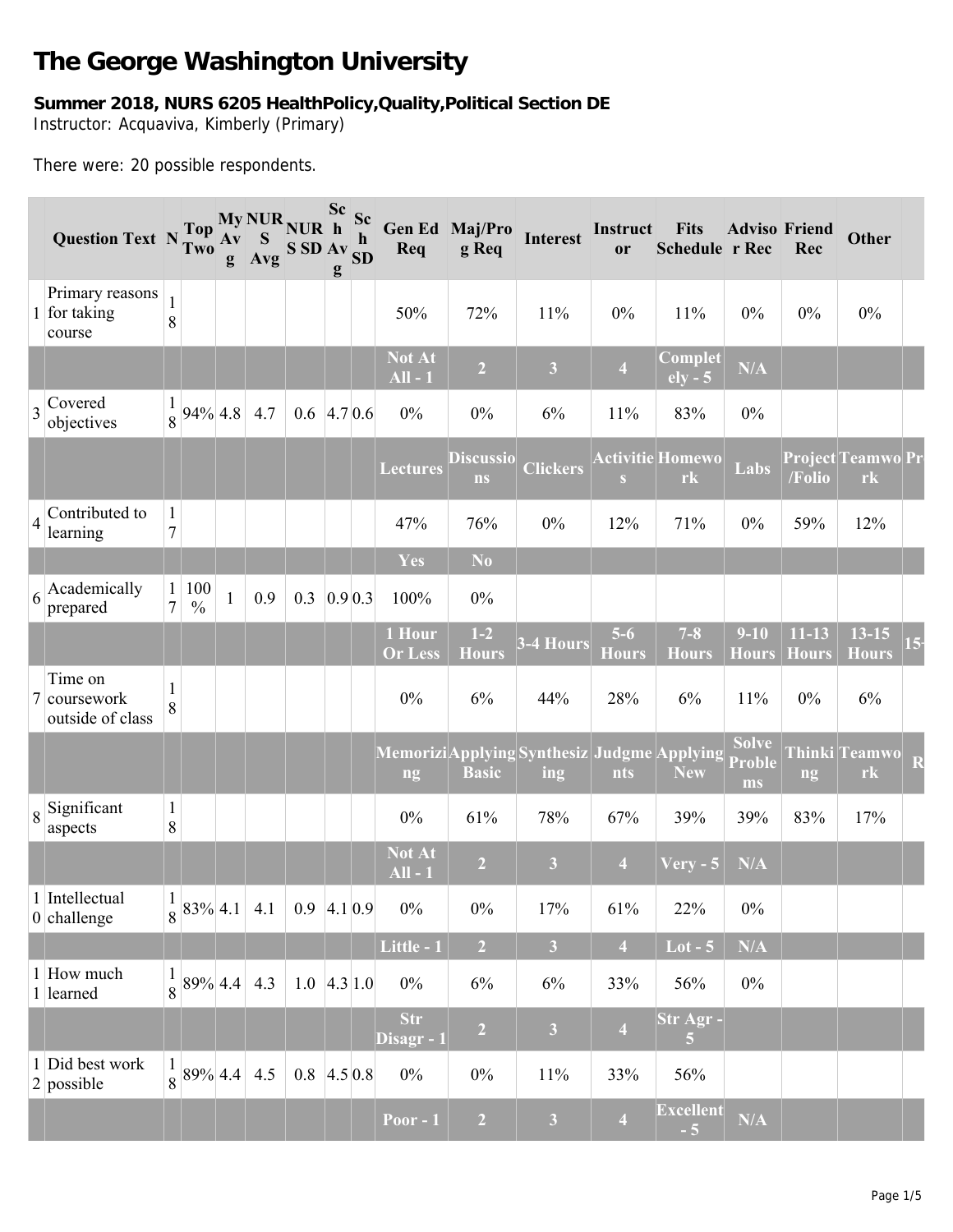

| esentati<br>ons | <b>Guest</b><br><b>Lecturers</b> | Fieldwo<br>rk/Trip<br>$\mathbf{S}$ | <b>Writi Othe</b><br>ng | $\Gamma$ |
|-----------------|----------------------------------|------------------------------------|-------------------------|----------|
| 47%             | $0\%$                            | 6%                                 | 41%                     | 0%       |
|                 |                                  |                                    |                         |          |
|                 |                                  |                                    |                         |          |
| + Hours         |                                  |                                    |                         |          |
| 0%              |                                  |                                    |                         |          |
| eading          | Presentat<br>ion                 | Lab                                | <b>Writi Othe</b><br>ng | r        |
| 67%             | 44%                              | $0\%$                              | 50%                     | $0\%$    |
|                 |                                  |                                    |                         |          |
|                 |                                  |                                    |                         |          |
|                 |                                  |                                    |                         |          |
|                 |                                  |                                    |                         |          |
|                 |                                  |                                    |                         |          |
|                 |                                  |                                    |                         |          |
|                 |                                  |                                    |                         |          |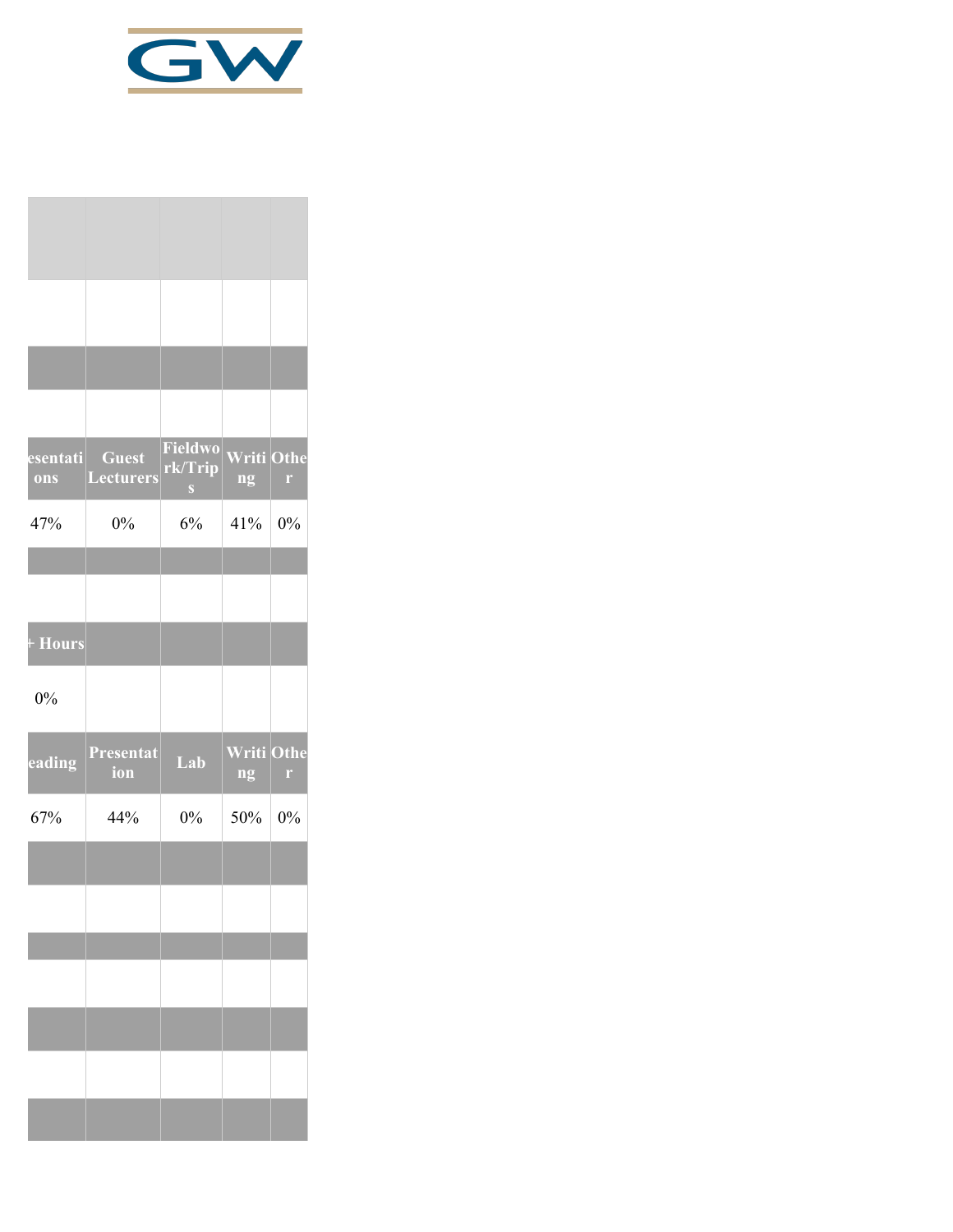|               | 1 Quality of tech<br>$5$ support                  | 8                 |                           |     | $73\%$ 4.2 4.2                                         | $0.9$ 4.2 0.9       |         | $0\%$                      | $0\%$          | 22%                     | 22%                     | 39%                      | 17%   |  |
|---------------|---------------------------------------------------|-------------------|---------------------------|-----|--------------------------------------------------------|---------------------|---------|----------------------------|----------------|-------------------------|-------------------------|--------------------------|-------|--|
|               | Organized<br>$\frac{1}{6}$ materials in<br>Bb/LMS |                   | $\frac{1}{8}$ 94% 4.4 4.2 |     |                                                        | $1.0$ 4.2 1.0       |         | 0%                         | $0\%$          | 6%                      | 44%                     | 50%                      | $0\%$ |  |
|               |                                                   |                   |                           |     |                                                        |                     |         | <b>Not At</b><br>$All - 1$ | $\overline{2}$ | $\overline{\mathbf{3}}$ | $\overline{\mathbf{4}}$ | <b>Great</b><br>Deal - 5 | N/A   |  |
|               | Multimedia<br>enhance<br>learning                 | $\overline{8}$    |                           |     | $72\%$ 3.8 4.0                                         | $1.1 \, 4.0 \, 1.1$ |         | 6%                         | 6%             | 17%                     | 44%                     | 28%                      | $0\%$ |  |
|               |                                                   |                   |                           |     |                                                        |                     |         | <b>Not At</b><br>$All - 1$ | $\overline{2}$ | $\mathbf{3}$            | $\overline{4}$          | $V$ ery - 5              | N/A   |  |
|               | $\frac{1}{8}$ Knowledgeable                       |                   | $\frac{1}{8}$ 94% 4.9 4.8 |     |                                                        | $0.5$ 4.8 0.5       |         | $0\%$                      | $0\%$          | 6%                      | $0\%$                   | 94%                      | $0\%$ |  |
|               |                                                   |                   |                           |     |                                                        |                     |         | $Low - 1$                  | $\overline{2}$ | 3                       | $\overline{4}$          | $High - 5$               | N/A   |  |
|               | $\frac{1}{9}$ Enthusiasm                          | 8                 | 1 100<br>$\frac{0}{0}$    |     | 4.9 $4.7$                                              | $0.7$ 4.7 0.7       |         | $0\%$                      | $0\%$          | $0\%$                   | 6%                      | 94%                      | $0\%$ |  |
|               |                                                   |                   |                           |     |                                                        |                     |         | <b>Str</b><br>Disagr - 1   | $\overline{2}$ | $\mathbf{3}$            | $\overline{\mathbf{4}}$ | Str Agr -<br>5           | N/A   |  |
|               | 2 Treats students<br>$0$ with respect             | 8                 | 1 100<br>$\frac{0}{0}$    | 4.9 | 4.8                                                    | 0.7                 | 4.80.7  | $0\%$                      | $0\%$          | $0\%$                   | 6%                      | 94%                      | $0\%$ |  |
|               |                                                   |                   |                           |     |                                                        |                     |         | <b>Not Fair</b><br>$-1$    | $\overline{2}$ | $\overline{\mathbf{3}}$ | $\overline{\mathbf{4}}$ | Very<br>Fair - 5         | N/A   |  |
| $\frac{2}{1}$ | Fair grading                                      | $\mathbf{1}$<br>8 | $\frac{100}{\%}$          | 4.9 | 4.6                                                    | $0.8$ 4.6 0.8       |         | $0\%$                      | $0\%$          | $0\%$                   | 11%                     | 89%                      | $0\%$ |  |
|               |                                                   |                   |                           |     |                                                        |                     |         | Not At<br>$All - 1$        | $\overline{2}$ | $\overline{\mathbf{3}}$ | $\overline{\mathbf{4}}$ | <b>Excellent</b><br>$-5$ | N/A   |  |
|               | $\frac{2}{2}$ Feedback                            | 8                 | $\frac{100}{\%}$          | 4.9 | 4.5                                                    | 0.9                 | 4.5 0.9 | $0\%$                      | $0\%$          | $0\%$                   | 11%                     | 89%                      | $0\%$ |  |
|               |                                                   |                   |                           |     |                                                        |                     |         | <b>Poor - 1</b>            | $\overline{2}$ | $\overline{\mathbf{3}}$ | $\overline{\mathbf{4}}$ | <b>Excellent</b><br>$-5$ |       |  |
|               | $2$ Overall rating<br>3 of instructor             |                   |                           |     | 1 100 4.9 4.5                                          | $0.8$ 4.5 0.8       |         | $0\%$                      | $0\%$          | $0\%$                   | 11%                     | 89%                      |       |  |
|               |                                                   |                   |                           |     |                                                        |                     |         | Poor - $1$                 | $\overline{2}$ | $\mathbf{3}$            | $\overline{\mathbf{4}}$ | <b>Excellent</b><br>$-5$ | N/A   |  |
|               | 2 Skill with<br>4 technology                      | $\mathbf{1}$<br>8 | $\%$                      |     | $\left  \frac{100}{26} \right  4.9 \left  4.6 \right $ | $0.7$ 4.6 0.7       |         | $0\%$                      | $0\%$          | $0\%$                   | 11%                     | 89%                      | $0\%$ |  |

## **Text Responses**

 **Use this space for comments on strengths of the course.**

Touched on some very relevant political issues. It was good to learn about how policy changes have impacted care/financing of care.

The instructor gives thorough and timely feedback on assignments.

I thought the assignments were targeted well for student self learning.

Learned about another countries health care system?

The instructor was very encouraging and the topics were very relevant to our daily experiences at work

I was really pushed to be creative and express myself.